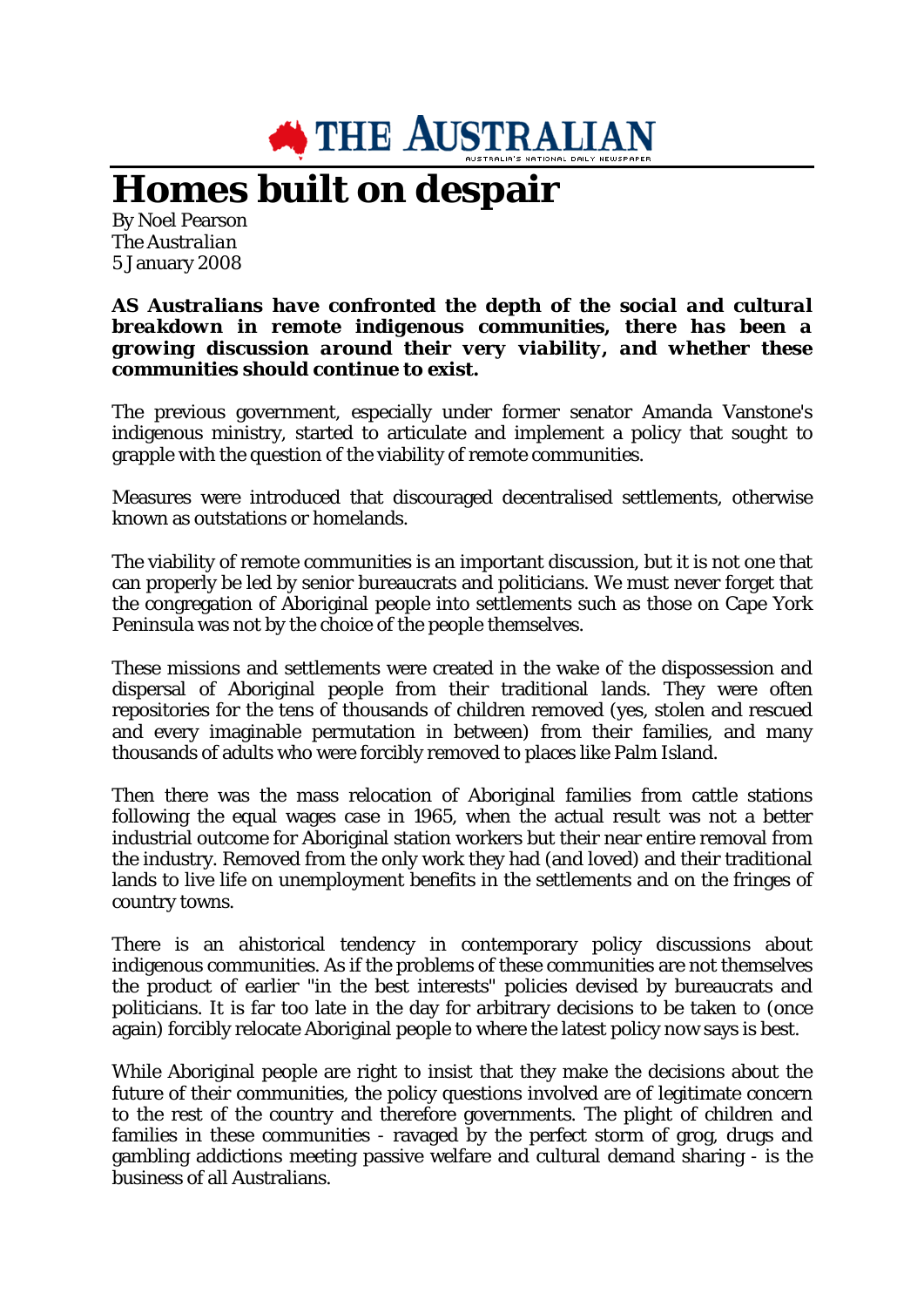No longer can human suffering continue behind the veil of closed communities, and no longer can real action be deterred by appeals to self-determination, if selfdetermination actually means not facing up honestly with the problems and taking urgent action where it is needed.

No matter what legitimate criticisms can be made of the media in relation to Aboriginal issues, its exposure of the trauma in remote (and not so remote) indigenous communities cannot be gainsaid.

When we finally get indigenous policies right, and the wellbeing of Aboriginal children and families is restored and assured, then it will in no small part be due to the role of journalists such as Tony Koch of this newspaper in relentlessly bringing to light inconvenient truths.

There is an increasing suggestion in the contemporary debates that remote communities are not viable, and indigenous people should relocate to the centres of economic growth.

I have two responses to this view.

First, pushing remote people into urban areas wouldn't work.

Indigenous people in Cape York are in large part behaviourally disengaged from the real economy, and live in families and communities that are dysfunctional to varying degrees, and passivity is a major reason for the behavioural disengagement. If our people were pressured into relocating to urban centres, then they would just end up joining our counterparts in the dysfunctional (white, black and migrant) underclasses in the cities and regional centres.

Second, the answer to the viability question is conditional.

To the question "Is this community viable?" I suggest it depends on whether, after maximising education and mobility, people choose to maintain their community by maximising local development opportunities and removing passive welfare from external supports to the community.

There is uncertainty as to the choice that community members will ultimately make about their own futures and that of their community. There is no guarantee that young people from my home town, after receiving an education and gaining the capabilities to be mobile, will choose to return home. They may do so later in life. They may never return at all.

There is no absolute answer to the viability question. It is entirely possible that highly educated consultants could live in remote communities and provide their services to the outside world, linked through information and communications technology. No matter how economically marginal the location might be, a high degree of education and skill could still make living in such areas viable. While this example is the extreme possibility, it just underlines how viability is conditional.